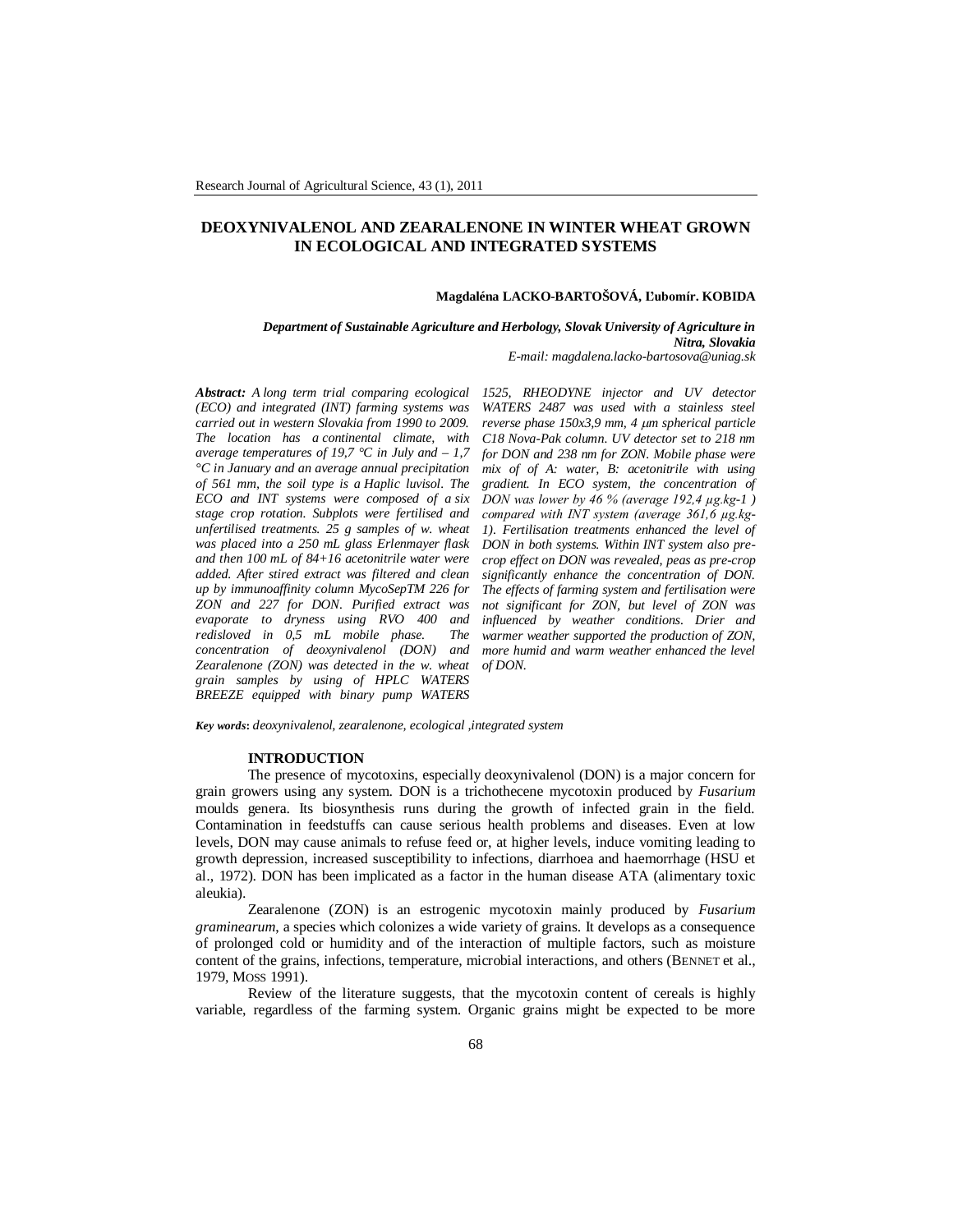susceptible to mycotoxins because they are not treated with fungicides. This paper reports on the effects of ecological and integrated farming systems, fertiliser inputs on the mycotoxins contamination of winter wheat in a log-term field trial.

## **MATERIAL AND METHODS**

Rotation and cropping system field experiments were carried out at Dolná Malanta, Western Slovakia (18°07 $E$ , 48°19 $N$ ) from 1990 to 2009 on a Haplic Luvisol developed at proluvial sediments mixed with loess. The altitude of the experimental plots is 178 m. The location has a continental climate with an average temperatures 19,7 °C in July and - 1,7 °C in January, an average annual precipitation is 561 mm. A split – plot design was used with two main treatments, Ecological (ECO) and Integrated (INT) farming systems. The ecological system was composed of a six course crop rotation: beans + lucerne – lucerne – winter wheat – peas – maize – spring barley. The integrated system consisted of the crop rotation: winter wheat – peas – winter wheat – maize – spring barley – lucerne (3 years at the same plot).

Subplots were fertilised (+fert) and unfertilised treatments (-fert). The +fert treatment in ECO system was based on 40 tonnes of manure (192,0 N; 40,2 P; 208,2 K kg per rotation), while the INT system also received 40 tonnes of manure plus synthetic fertilisers. Treatments were replicated four times. Sowing and harvesting dates, rainfall and average temperature calculated for vegetative period of the crop, synthetic fertiliser inputs (kg.ha-1) applied in the INT system are shown in Table 1. Nitrogen fertilisers were applied in three split applications.

*Table 1.* 

Crop management data for w. wheat, 2007-2008; climatic data during vegetative period, synthetic fertiliser inputs in INT system

| Year | Sowing<br>date | <b>Harvest</b><br>date | Rainfall<br>(mm | Average<br>temperature<br>(°C) | Nitrogen<br>$(kg, ha^{-1})$ | <b>Phosphorus</b><br>$(kg, ha^{-1})$ | Potassium<br>$(kg, ha-1)$ |
|------|----------------|------------------------|-----------------|--------------------------------|-----------------------------|--------------------------------------|---------------------------|
| 2007 | 9/10/06        | 2/07/07                | 347             | 10.0                           | 58.0                        | 28.3                                 | 56.6                      |
| 2008 | 9/10/07        | 28/07/08               | 467             | 8.9                            | 57.5                        | 28.3                                 | 21.6                      |

During 2007 and 2008 the concentration of deoxynivalenol (DON) and zearalenone (ZON) was detected in the w. wheat samples from ECO and INT systems, +fert and –fert variants.

Chemicals and reagents: Deoxinivalenol (DON) in acetonotrile (100  $\mu$ g/mL) and Zearalenon (ZON) in acetonotrile (100 µg/mL) was obtained from BIOPURE (Tulln, Austria) MycoSep  $\overline{M}$  226 and 227 immunoaffinity colums was obtained from INTERTEC s.r.o. (B. Bystrica, Slovakia). Analytical and gradient grade methanol and acetonitrile were obtained from MERCK (Bratislava, Slovakia).

Instruments: The liquid chromatography WATERS BREEZE (Lambda Life, Slovakia) equipped with binary pump WATERS 1525, RHEODYNE injector and UV detector WATERS 2487 was used with a stainless steel reverse phase  $150x3,9$  mm, 4  $\mu$ m spherical particle C18 Nova-Pak column (Waters, Milford, MA, USA). Rotary vacuum evaporator RVO 400 (INGOS, Prague, Czech republic) for evaporating samples was used.

Extraction: Weight out 25 g of ground sample was placed into a 250 mL glass Erlenmayer flask and then 100 mL of 84+16 acetonitrile water were added. The mixture was stired for 5 min. The extract was filtered trough a fluted filter.

Clean up by immunoaffinity chromatography: 8mL of final extract was placed into glass tube, push all trough MycoSep<sup>TM</sup> 226 for ZON and 227 for DON immunoaffinity column. Exactly 4 mL of purified extract was pipeted into a clean tube, evaporate to dryness using RVO 400 and redissolved in 0,5 mL mobile phase.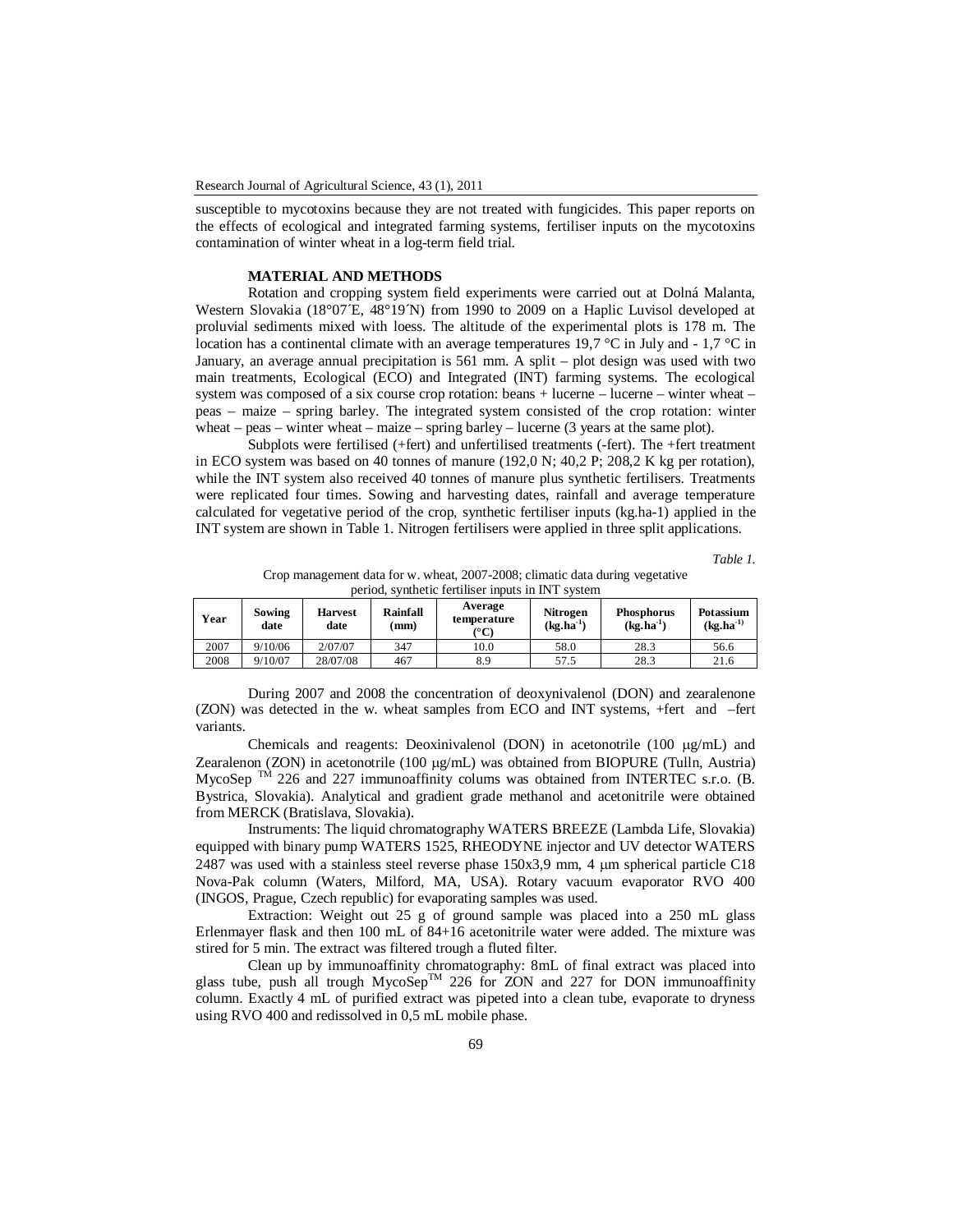#### Research Journal of Agricultural Science, 43 (1), 2011

HPLC chromatography:  $50 \mu L$  of the samples were injected into the HPLC column heated on 35°C and determined by UV detector set to 218 nm for DON and 238 nm for ZON. Mobile phase were mix of A: water, B: acetonitrile with using gradient: 0-5 min 10 % B, 6-16 min 10-25 % B, 1735 min 25-60 % B, 36-40 min 60 % B, 41 min 10 % B. Flow rate was 0,6 mL/min mobile phase. Retention time was for DON 13,4 min and for ZON 40,8 min.



Figure 1- Detailed information on weather conditions during 2006-2007 and 2007-2008 growing seasons  $E222$  Total monthly precipitation; Long-term average monthly precipitation;  $\blacktriangle$  Mean monthly temperature; Long-term average monthly temperature.

### **RESULTS AND DISCUSSIONS**

Effect of farming system on DON and ZON concentrations.

The effects of farming systems, years, fertilisation on DON concentration in winter wheat grain were significantly different. Average DON concentration in INT system was 361,6  $\mu$ g.kg<sup>-1</sup>, in ECO system its overall concentrations was lower by 46 % and reached an average of 192,4  $\mu$ g.kg<sup>-1</sup> (Table 2). Fertilisation treatments enhanced the level of DON in both systems, overall concentration in fertilised treatments was  $420,5 \ \mu g kg^{-1}$  and in non fertilised treatments comparatively lower level was detected, on average 189,9 µg.kg<sup>-1</sup>. Not only farming system, but within INT system also pre-crop effect on DON concentration was revealed. Peas, as pre-crop for winter wheat, significantly enhance the concentration of DON, namely fertilised treatment reached the level of  $601,5$   $\mu$ g.kg<sup>-1</sup>, what was the highest concentration detected in the experiment. Weather conditions during two consecutive growing seasons significantly influenced levels of DON in winter wheat samples. More humid conditions during June and July in 2008, together with warm weather caused significantly higher production of DON than it was in 2007, when the weather conditions were different, with prevalence of very warm and dry periods, in April, June and July.

*Table 2.* 

|            | $\cdots$ $\cdots$ |                      |        |        |         |            |  |  |
|------------|-------------------|----------------------|--------|--------|---------|------------|--|--|
| Production | Pre-crop          | <b>Fertilisation</b> | Year   |        | Average | Average    |  |  |
| system     |                   |                      | 2007   | 2008   |         | for system |  |  |
| <b>INT</b> | peas              | $+$ Fert.            | 553,7  | 649.2  | 601,5   | 431,8c     |  |  |
|            |                   | -Fert.               | 187,9  | 336,3  | 262,1   |            |  |  |
| <b>INT</b> | barley/lucerne    | $+$ Fert.            | 108,4  | 653,4  | 380,9   | 291,5b     |  |  |
|            |                   | -Fert.               | 62,6   | 341.7  | 202,2   |            |  |  |
| ECO.       | lucerne           | $+$ Fert.            | 155,5  | 402,8  | 279,2   | 192,4a     |  |  |
|            |                   | -Fert.               | 124,3  | 87,0   | 105,7   |            |  |  |
| average    |                   |                      | 198.7a | 411.7b |         |            |  |  |

Concentration of DON ( $\mu$ g.kg<sup>-1</sup>) in winter wheat samples.

Numbers with different letters are significantly different (P=0,05).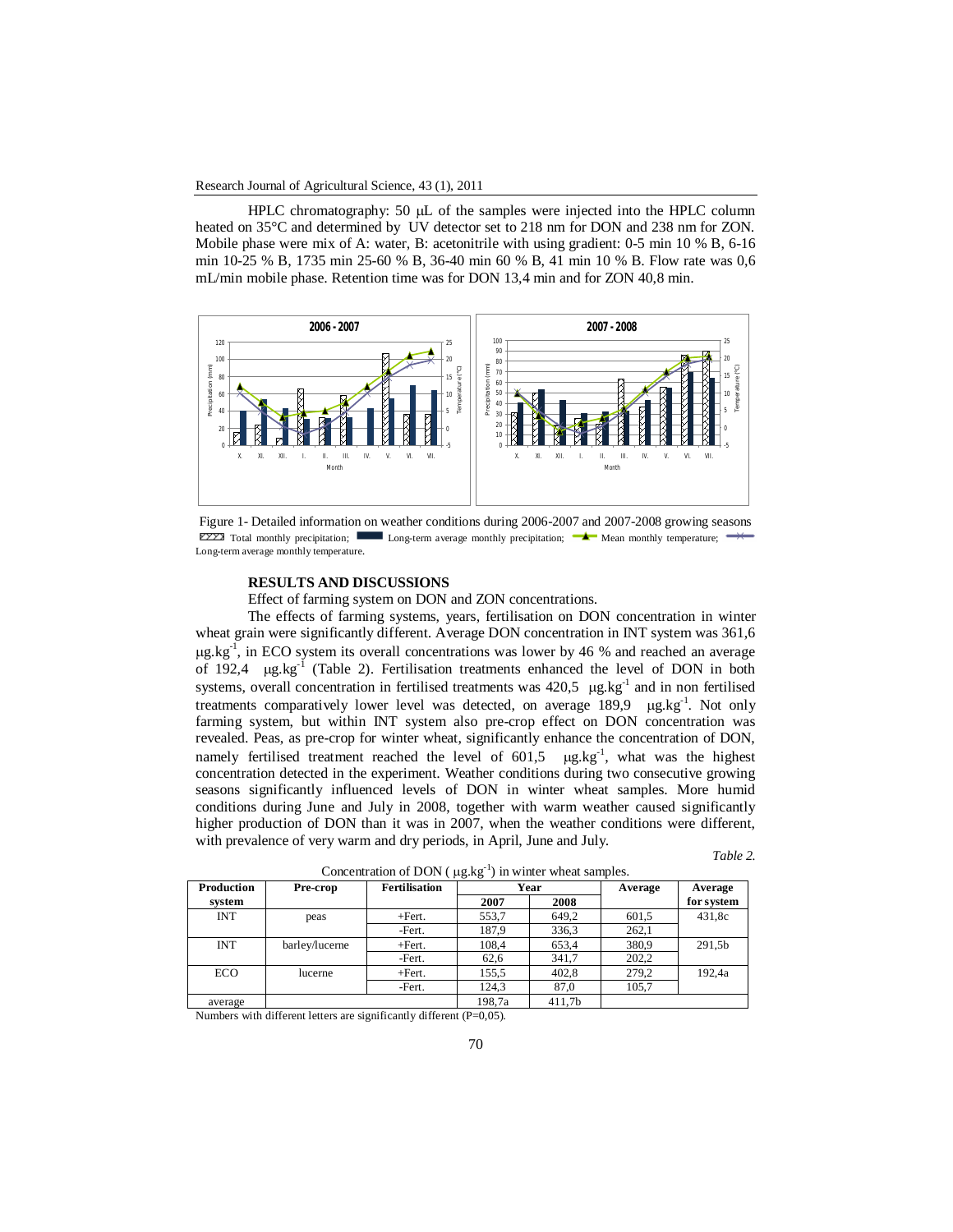However, within our experimental study, detected concentrations of DON and ZON did not exceed the limits allowed by EC regulation 1881/2006, for DON in cereals for direct human consumption up to 750  $\mu$ g.kg-1 and for Zearalenon up to 75  $\mu$ g.kg-1.

Statistical analysis of ZON concentration in winter wheat grain showed significant effect of years. The effects of farming system and fertilisation were not significant, but interaction system x fertilisation showed significant differences. Average ZON concentration in INT system was 7,43  $\mu$ g.kg<sup>-1</sup>, in ECO system the concentration was also low and reached 7,85  $\mu$ g.kg<sup>-1</sup> (Table 3).

*Table 3.* 

| Production | Pre-crop       | <b>Fertilisation</b> | Year   |       | Average | Average    |  |
|------------|----------------|----------------------|--------|-------|---------|------------|--|
| system     |                |                      | 2007   | 2008  |         | for system |  |
| <b>INT</b> | peas           | $+Fert.$             | 17.7   | 2,8   | 10,25c  | 7,50 n. s. |  |
| ES         |                | -Fert.               | 8,0    |       | 4.75a   |            |  |
| <b>INT</b> | barley/lucerne | $+Fert.$             | 9,8    | 2,7   | 6,25ab  | 7,35 n. s. |  |
| ES         |                | -Fert.               | 14,0   | 2,9   | 8,45bc  |            |  |
| <b>ECO</b> | lucerne        | $+Fert.$             | 11,7   | 1.4   | 6,55ab  | 7,85 n. s. |  |
|            |                | -Fert.               | 16,0   | 2,3   | 9,15bc  |            |  |
| average    |                |                      | 12.87b | 2.26a |         |            |  |

Concentration of Zearalenon  $(\mu g.kg^{-1})$  in winter wheat samples.

Numbers with different letters are significantly different  $(P= 0.05)$ .

Fertilisation did not enhance contamination of grains, average ZON concentration in –fert treatment was 7,45  $\mu$ g.kg-1, in +fert treatment 7,68  $\mu$ g.kg-1. Pre-crop effect in INT system was also not significant, in spite of the highest concentration of ZON in INT system, +fert treatment, when peas was the pre-crop of winter wheat. Weather conditions caused significant differences in levels of detected ZON. During 2006-2007 growing season, warm and dry weather, namely in June and July supported the production of ZON, whereas more humid and warm weather in 2008 was less favourable for ZON. The tendency was opposite as compared to DON concentration.

In the absence of fungicides, organic wheat was more tolerant to Fusarium infection than conventional (DŐLL et al. 2002). *Fusarium* infection rate was consistently highest in wheat grown with mineral fertilizer without pesticides, intermediate in conventionally grown wheat with mineral fertiliser and pesticides, and lowest in organically grown wheat (BIRZELE et al., 2002). The type of fertility management is more important for the extent of Fusarium infection than the use of pesticides. The relatively low and/or slow nutrient supply in organic farming helps to trigger the plants´ natural defenses against infections. If a plat is allowed to grown unusually fast by providing it with an abundance of nutrients, the accumulation of defense compounds is reduced, as well as resistance to diseases and pests (BRANDT et al., 2006; STAMP 2003). On the basis of mycotoxin studies and the acceptance of the concept of hormesis (beneficial effects at low concentration level), Calabrese and Blain (CALABRESE et al., 2005) indicated that consumption of food with low levels of mycotoxins may strengthen the immune system rather than harming it.

### **CONCLUSIONS**

Mycotoxin contamination (DON, ZON) in wheat was below the level considered safe for consumption. In ECO system, the concentration of DON was lower by 46 % compared with INT system. Within INT system, pre-crop effect on DON concentration was determined, when peas enhanced the level of DON in w. wheat grain. Level of ZON was influenced by weather conditions. Drier and warmer weather supported the production of ZON, more humid and warm weather enhanced the level of DON.